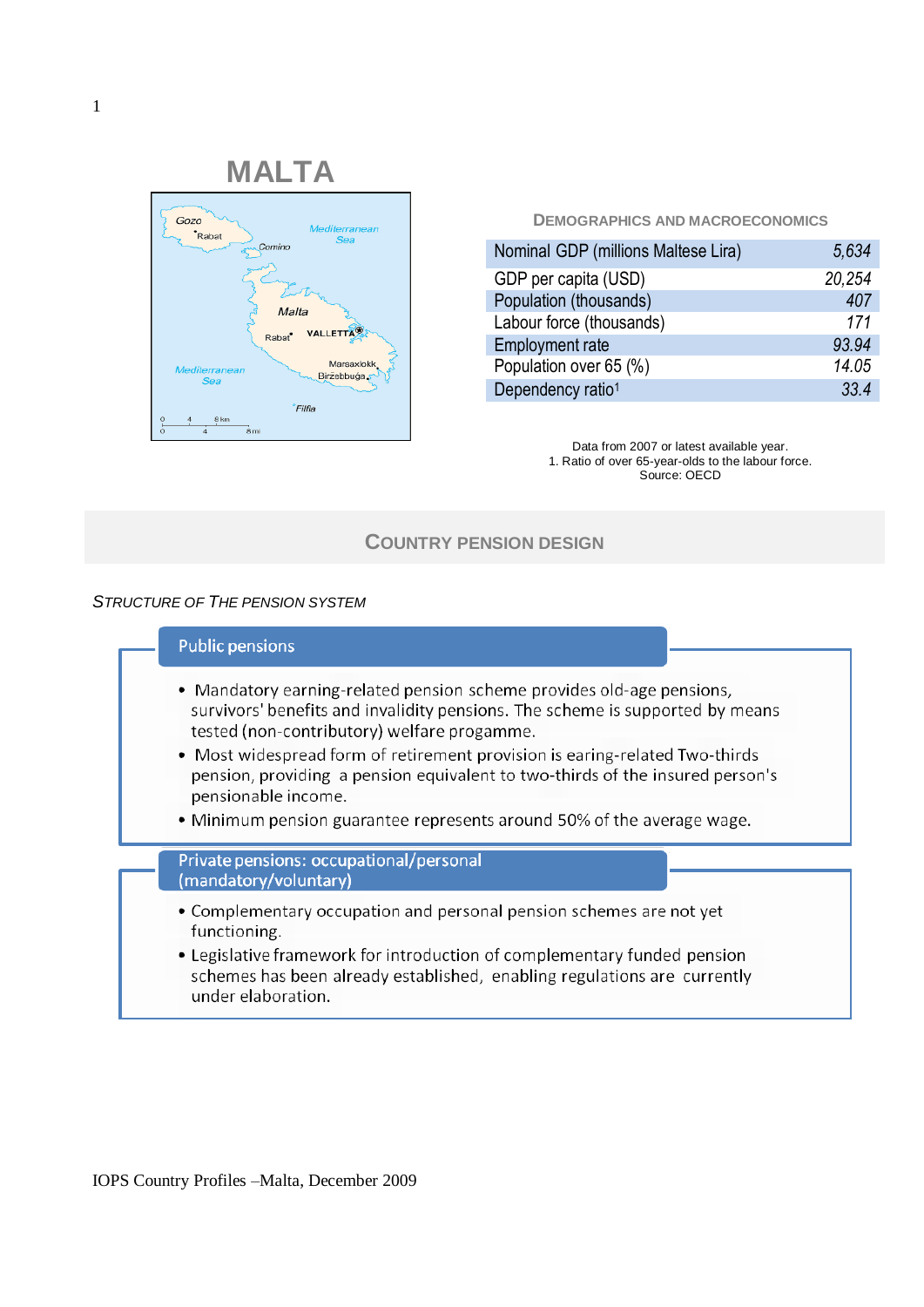# **MALTA: PENSION SYSTEM'S KEY CHARACTERISTICS**

#### **PUBLIC PENSION**

In Malta, the state pension provision consists of mandatory earning related pension scheme, financed on pay as you go basis, which provides old-age pensions, survivor's benefits and invalidity pensions. The scheme is supported by means-tested (non-contributory) welfare progamme. The main type of retirement regime is a "Two-thirds pension".

Entire population is covered under either contributory or non-contributory pension schemes.

*Contributory scheme*: *Two-thirds pension*

#### Contributions

There are two classes of contributions: class one paid by employed persons and class two paid by selfemployed. Maximum earning amount to be used for pension calculation was 16,601 Euros in 2008; however this cap is set to be progressively increased in the future as a result of 2006 pension reforms.

Under the class one system: the rate payable by employees and employers represents 10 percent of the basic weekly wage matched by the State contributions equivalent to 50 per cent of the total amount paid by both employee and employer. Contributions are payable by all persons between age 16 and 65. Persons over 65 years are not liable to pay contributions even they are employed.

Under the class two system, a self-employed worker pays a contribution based on their total net income, with a maximum rate of 15%. Persons, neither employed nor "gainfully occupied" are liable to a class two contributions

## Benefits

In order to qualify for the 'Two-thirds pension', a person should have been employed for at least 10 years prior to retirement, have paid required contribution rate and have paid or been credited with an average of at least 15 (out of possible 52) national insurance contributions each year over the established contribution period (depending the age of contributors). Contributions may be credited to a person under certain circumstances, such as during sickness, unemployment, widowhood and invalidity.

The Two-thirds pension targets to provide a pension equivalent to two-thirds of the average earnings of insured persons, however due to eligibility conditions and pensionable earnings cap, this objective is rarely attainted in reality.

The benefit formula is currently based on the average income of the best 3 of the last 10 last years prior to retirement in the case of employees and on the average net income of the last 10 years for self-employed. Amendments to the calculation of the pensionable income will be introduced as a result of recent reform measures. In order to qualify for a full pension, a person should have paid (or has been credited) contributions over 30 years. The contribution period required to qualify for a full pension will be gradually increased to 40 years as a result of the reforms. In case an insured person receipts occupational service pension, the social security benefits are abated by the original amount of such service pension.

Retirement benefits are currently paid starting from age 61 for men and 60 – for women; however under the new legislative provisions the statutory retirement age will be gradually increased in the future to age 65 (depending on the age of individuals).

IOPS Country Profiles –Malta, December 2009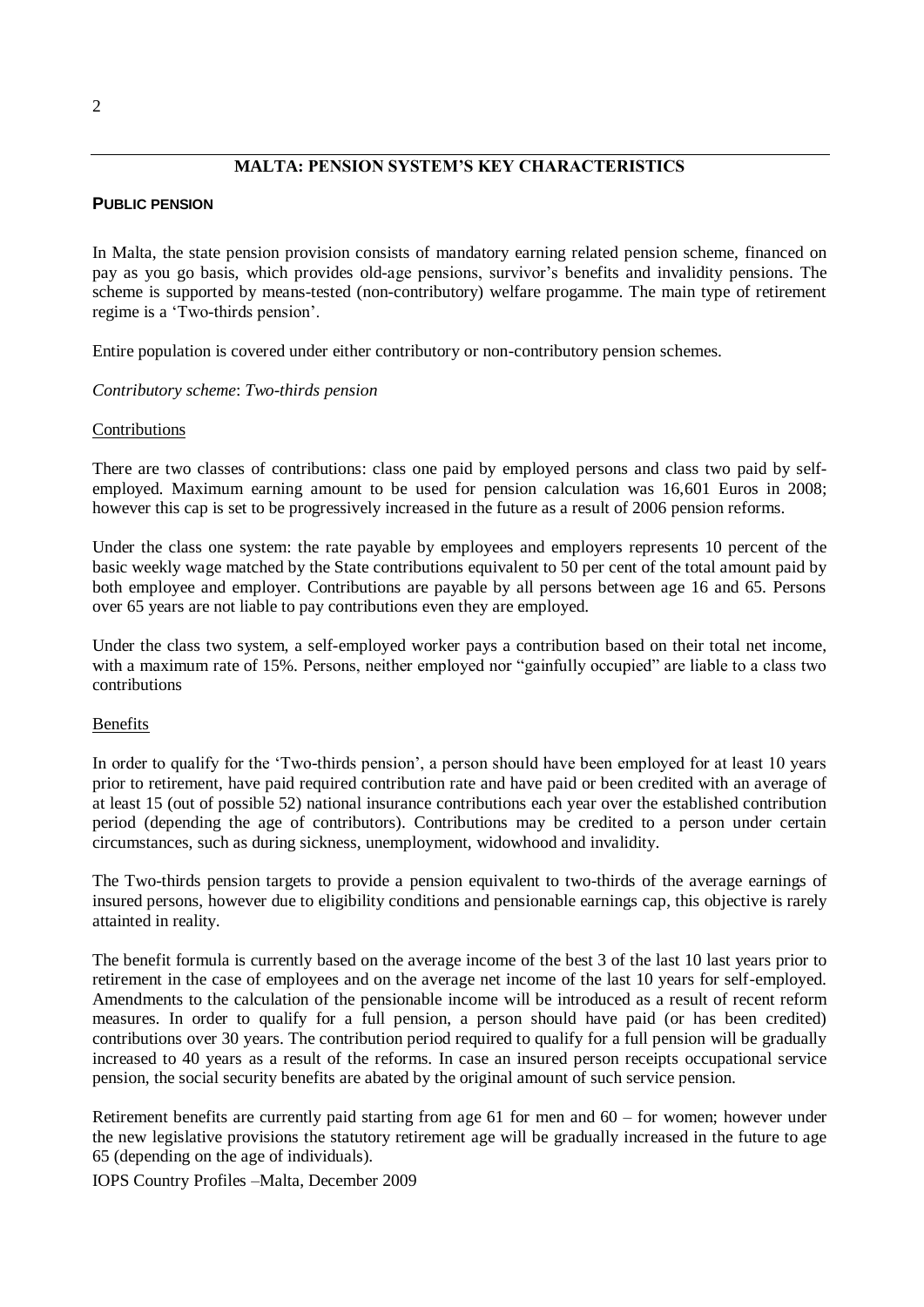The scheme also provides a minimum pension guarantee. The current minimum pension gurantee is 80% of the Minimum Wage in the case of a married person or 66% in the case of any other person. The minimum pension is indexed to a formula which is composite of 70 per cent of wage and 30 per cent of inflation<sup>1</sup>

The retirement benefits are only provided in the form of 4-weekly payments.

The share of total pension expenditure in GDP (at current prices) increased from 7.3 per cent in 1995 to 9.3 per cent in  $2005^2$ .

#### *Non contributory (means-tested) scheme*:

The non contributory scheme provides pension and allowances to Maltese citizens aged more than 60 who satisfy eligibility conditions of residency and financial means test. The means test is calculated based on the capital assets and income of the household members.

In addition, to the general regime, there are pension schemes applicable to Malta Government employees [who had joined the service prior to 15 January 1979, which are under the administration of the Treasury Department and are governed by 'ad hoc' legislation] and special schemes for employees of the Policy Force, the Armed Forces of Malta and the Correctional Services. The Government employees' schemes are no longer applicable to the new entrants to the public service and are considered as closed.

The Ministry for Social Policy provides general supervision of social insurance programmes, while the Department of Social Security administrates the programme.

## **OCCUPATIONAL/ PERSONAL VOLUNTARY**

Occupational pension schemes and personal pension provisions are still in a very nascent stage of development in Malta. Although the overall legislative framework for their establishment has been set up under existing pension legislation [Special Funds regulations and the amendments/changes introduced to the Social Security Act during 2006 reforms], the enabling private pension regulations are yet to be elaborated by the competent authorities. At present there are no such schemes operating in Malta.

The mandatory occupational private pension schemes are expected to be introduced by 2010, as a part of on-going Government reform of the current pension system, with an objective to ensure more adequate replacement incomes in the future. Implementation of the voluntary private pension system is expected to provide for additional sustainable incentives for individuals to contribute for retirement.

Under the current project in relation to occupational pensions, employees would be able to select a pension fund which assets will be completely separated from those of employer. Contributions, which initially should be set at 2 per cent for employer and employee (each contributing 1 per cent) and 1 per cent for self-employed, will be progressively increased up to 5 per cent by 2020. Pension contributions would be tax deductible for the employer, tax free for employees and taxed at a fixed percentage at maturity; other tax incentives to apply to both mandatory and voluntary pension schemes are currently under

-

<sup>&</sup>lt;sup>1</sup> The current minimum pension gurantee is 80% of the Minimum Wage in the case of a married person or 66% in the case of any other person. The concept of a Guarnateed National Minimum Pension equivalent to 60 % of the Median Income is due to come into force around 2013.

<sup>&</sup>lt;sup>2</sup> National report on strategies for social protection and social inclusion, 2008-2009, Malta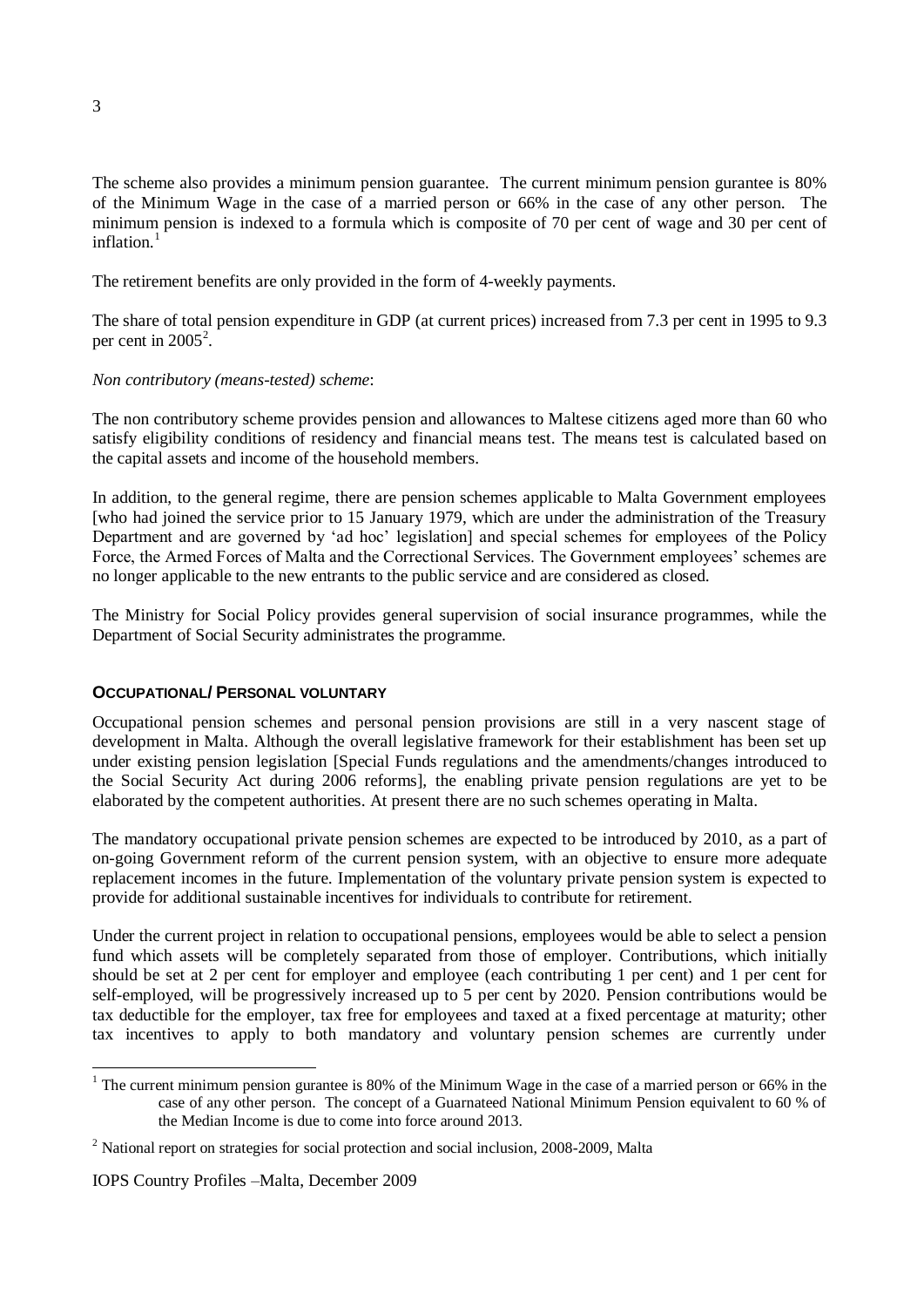consideration. Accumulations in pension funds would be portable and could not be liquidated. Upon retirement, a part of accumulations could be paid as a lump sum (approximately 20 per cent) while the majority of funds should be converted to purchase an annuity.

Both occupational and voluntary private pension arrangements will be regulated and supervised by the Maltese Financial Services Authority (MFSA), operating under Special Funds Act.

### **MARKET INFORMATION**

N/A

# **POTENTIAL REFORM**

Following an extensive national consultation and discussion period, the Maltese Government has implemented in 2006 a vast reform programme to improve the financial sustainability and adequacy of the pensions system. The Government has opted for the phased implementation of the reform, giving the priority first to overhaul the parameters of the public pension scheme. New regulations governing the operation of private pension schemes are due to be presented shortly.

The key reform measures include a gradual increase in the statutory retirement age to 65 for both men and women, depending on their age (equalization to 61 years was enacted in 2007 for both men and women); progressive increase in contribution period for qualifying of a full two-thirds pension (from 30 years to 40 years); gradual change in method for calculation of two-thirds pension to achieve more equivalence; gradual rise of the pensionable income ceiling (to be established at  $20,965$  Euros as of  $2013^3$ ; thereafter it will increase on the basis of a formula composite of 30 per cent of inflation and 70 per cent of wages). The reforms also legislated the established a minimum pension guarantee pledged to 60 per cent of the median income; amended "contributions" credit system" by introducing credits for children and elderly care and included provisions encouraging work beyond the new statutory retirement age (to curb early exit from the labour market).

Same reforms also set out the legal parameters to prepare for the introduction of compulsory occupational and voluntary personal private pensions. The mandatory occupational pension schemes are expected to be introduced by 2010 allowing for an increase in future replacement rates as from 2030 onwards.

# **REFERENCE INFORMATION**

## **KEY LEGISLATION**

1948: Old Age Pension Act provided for payment of pension to persons over the age of 60 years based on financial means test. In succeeding years, the Act was amended to include other categories of persons liable to receive non-contributory pension benefits.

1956: The National Assistance Act established the provision of social and medical assistance to certain categories of population.

1956: National Insurance Act introduced mandatory contributory social insurance programme providing a wide range of benefits, allowances and pensions coverage to employees. The scope of the programme was subsequently extended in 1965 to include self-employed and non-employed persons.

1

4

<sup>3</sup> Idem footnote 3

IOPS Country Profiles –Malta, December 2009